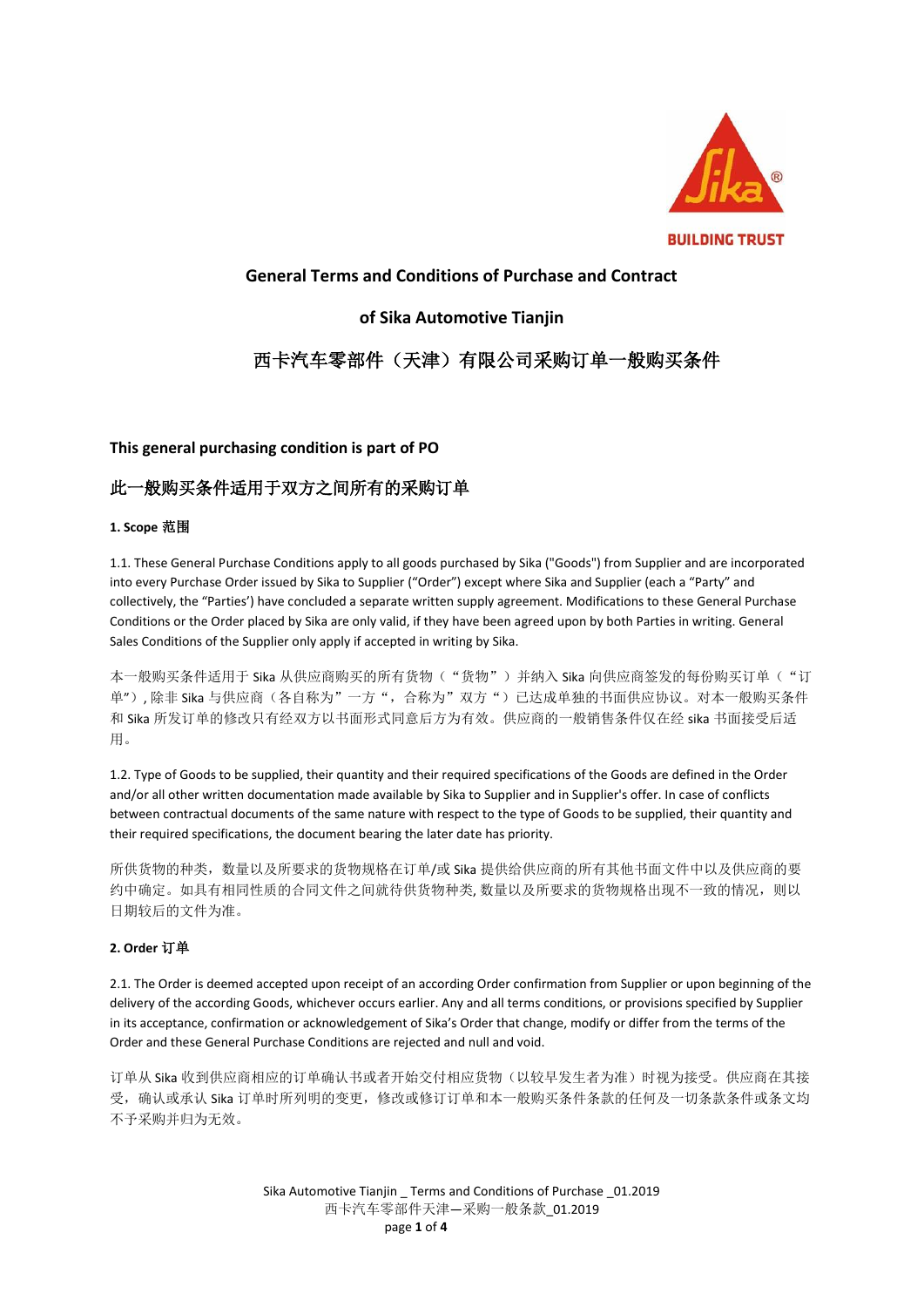2.2. Sika reserves the right to request adjustments to Orders. Supplier shall use best efforts to comply with such requests. The Parties mutually agree on any amendments to the Purchase Price, if any, as a result of such adjustments.

Sika 保留要求对订单做出调整的权利。供应商应尽其最大努力遵照此等调整要求。双方相互同意因上述调整而对购 买价格做出的任何修改(如有)。

#### **3.Purchase Price and payment terms** 一购买价格和支付条款

3.1. Unless otherwise stated the Purchase Price indicated in the Order includes packaging, all taxes (but with the exclusion of any value added tax, if applicable), fees, duties, delivery charges (in accordance with agreed delivery terms) and any other charges applicable to the deliveries. It also covers all services provided by Supplier under this Order.

除非另有规定,订单中所示的购买价格包括安装费,全部税款,费用以及送货费( 根据商定的交付条款确定)以及与 交付有关的任何其他收费。购买价格还涵盖供应商在本订单项下提供的一切服务。

3.2. Payment terms are as stated in the Order. 支付条款在订单中规定。

#### **4.Delivery** 交付

4.1. Unless agreed otherwise in writing delivery time for the Goods is as stated in the Order. The agreed delivery time is of the essence and Supplier shall be liable for any and all damages, including without limitation consequential damages, incurred by Sika as a result of a delay in delivery. Without limiting its duty to deliver on time Supplier must immediately notify Sika of any circumstances which may delay the delivery of the Goods. Partial deliveries are only permitted if agreed by Sika.

除非另行书面商定,货物的交付时间如订单所规定。商定的交付时间至关重要,对于因交付延迟而给 Sika 造成的任 何 及一切损害(包括但不限于间接损害),供应商应承担赔偿责任。供应商除履行按时交付义务外,必须将任何可 能延迟交付货物的情况立即通知 Sika。只有 Sika 同意,方允许部分交付。

4.2. Together with the delivery of Goods, Supplier shall also deliver all technical documentation and quality certificates as required for the use of the Goods and / or as stated in the Order.

在交付货物的同时,供应商还应交付为使用货物所需的和/或在订单中所规定的一切技术文件和质量合格证书。

4.3. Unless otherwise stated in the Order, delivery term is DDP (Incoterms 2010) to the place named in Sika's order.

除非订单中另有规定,交付条款为 DDP 完税后交货(《2010 年国际贸易术语解释通则》)至 Sika 订单中指定的地 点。

4.4. Benefits and risk shall pass to Sika upon delivery of the Goods in accordance with the agreed delivery terms.

在按照商定的交付条款交付货物后,利益和风险应转移至 Sika.

#### **5. Guarantee** 保证

5.1. Supplier guarantees that all Goods delivered are in conformity with the Order either for the period as stated in the Order or as provided by the applicable law ("Guarantee Period"). This means that the Goods will be fit for the purpose for which Sika destines them, provided that either the Supplier has been informed of such purpose or the same was otherwise reasonably known to it. Supplier further guarantees that the Goods are in conformity with the agreed specifications and approved samples, that they are free from faults in design, construction, manufacture and material, that they satisfy mandatory regulations relating to inter alia health, safety and the environment, valid in the country of delivery and, in as far as known to the Supplier, the country of destination and that they do not infringe any third party's intellectual property rights.

供应商保证,交付的所有货物均在订单所述期限或使用法律规定的期限内("保证期")与订单相符。即货物符合 Sika 指定的目的,但条件是已将此等目的通知供应商或者供应商在合理情况下应当知晓该目的。供应商进一步保 证,货物符合商定的规格和核准的样品一致,货物符合交付地国以及供应商目前所知的目的地国有效的涉及包括健 康,安全和环境等事项在内的强制性法规,而且,货物不侵犯任何第三方的知识产权。

> Sika Automotive Tianjin \_ Terms and Conditions of Purchase \_01.2019 西卡汽车零部件天津—采购一般条款\_01.2019 page **2** of **4**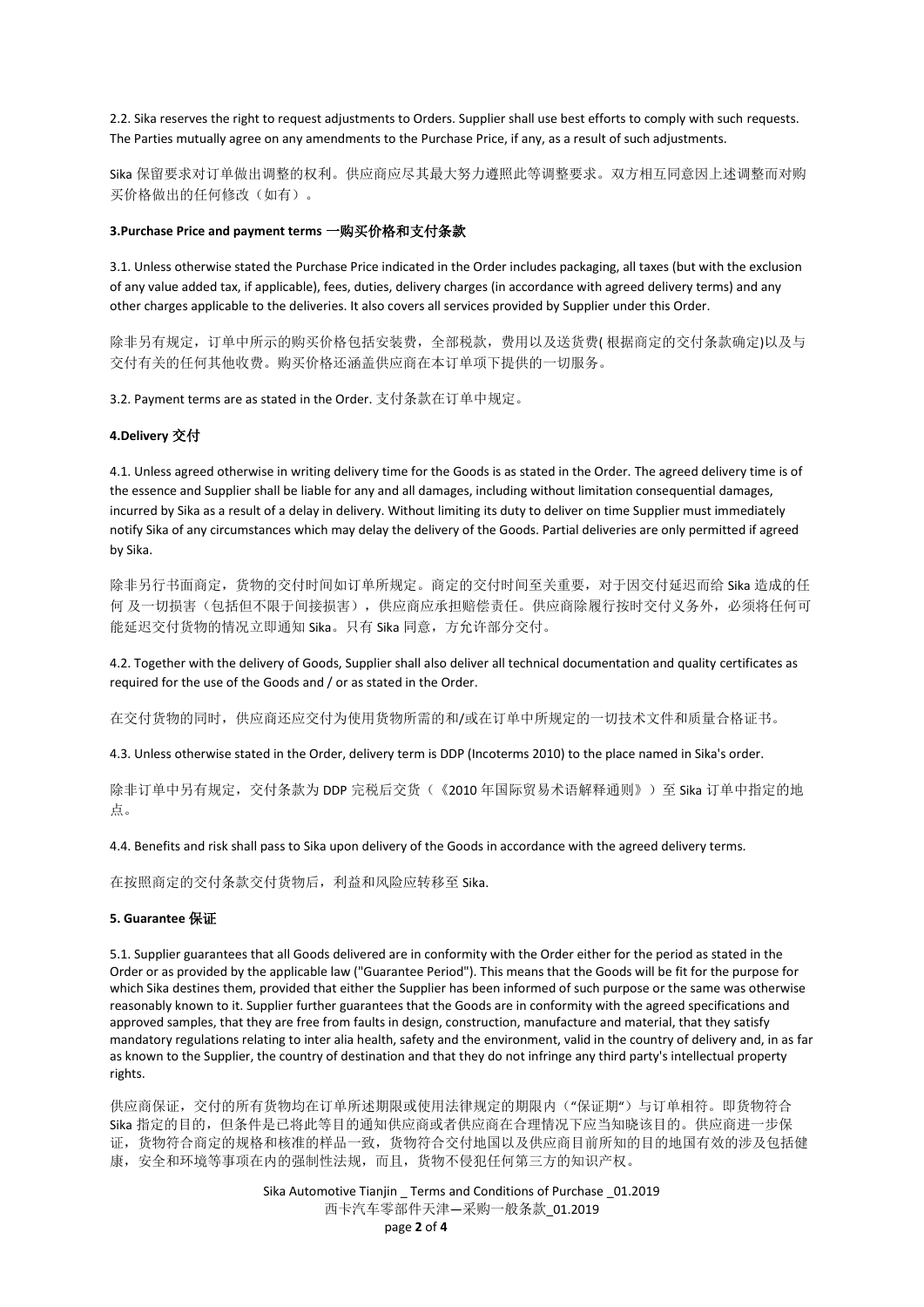5.2. Sika's obligation to inspect the delivered Goods is limited to correct type of Goods and correct quantity. Every inspection and notification of defects by Sika within the Guarantee Period shall bedeemed as having been made in time; Sika is not bound to a certain notice period.

Sika 检检交付货物的义务仅限于正确的货物种类和正确的数量。Sika 在保证期内的每一次检验和对瑕疵的每一次通 知均应被视为及时做出; Sika 不受特定通知期的限制和约束。

5.3. If the Goods are not in conformity with the Order, Sika may, at its discretion, require that the defective Goods be repaired or replaced, or that the missing part or parts be delivered, without prejudice to Sika's other rights under these General Purchase Conditions or under the law, including but not limited to right to rescind the Order and the right to claim consequential damages.

如果货物与订单不符, Sika 有权自行决定要求对瑕疵货物进行修理或更换, 或者要求交付缺失的部分; 上述要求不 影响 Sika 在本一般购买条件或法律项下的其他权利,包括但不限于撤销订单的权利以及主张间接损害赔偿的权利。

5.4. In the event of rejection, Sika shall inform Supplier as soon as possible thereof, giving the reason which lead to the rejection. At Sika's discretion, rejected goods will be returned by Sika to Supplier orretained by Sika until Supplier has given Sika further instructions as to their disposal within 5 working days.

如果 Sika 拒绝接收, Sika 应尽快通知供应商, 并说明导致拒收的愿意。Sika 有权选择将被拒收的货物退回给供应商 或者暂留货物至供应商在 5 个工作日内向 Sika 发出进一步如何处置指示。

#### **6.Confidentiality** 保密

6.1. All data and information obtained from Sika whether verbally or in writing shall be applied by the Supplier for the execution of the Order(s) only. All such data and information shall remain Sika's property and if in written form shall be returned to Sika immediately upon its first request, together with all copies thereof.

不论供应商是通过口头还是书面形式从 Sika 获得的一切数据和信息仅限于为履行订单而使用。该等所有数据和信息 均仍为 Sika 的财产,如果该等数据和信息以书面形式提供,则供应商应在 Sika 首次要求后立即将其与所有复印件一 起退还给 Sika。

6.2. All data and information shall be kept in strictest confidence by the Supplier and he shall not refer thereto nor to the fact that he supplies or has supplied Sika in any publications, advertisements or other verbal or written form unless with Sika's prior written approval.

供应商应对所有数据和信息予以严格保密,未经 Sika 事先书面批准,供应商不得在任何出版物, 广告中或以其他口 头或书面形式提及该等数据和信息,亦不得提及供应商向 Sika 供货或已向 Sika 供货的事实。

#### **7.Improper performance** 不当履约

Improper performance of the Supplier will render the Supplier in default immediately, without notice of default being required. The Supplier must compensate Sika for all damage resulting from negligence of the Supplier in the performance of the Order or of a wrongful act of the Supplier, which includes all damages incurred by Sika as a result of third party claims.

供应商的不当履约将立即造成其违约而无须发出违约的通知。供应商必须就其在履行订单过程中的过失或其不当行 为造成的 sika 的全部损失承担赔偿责任,其中包括 Sika 因第三方索赔而发生的一切损失。